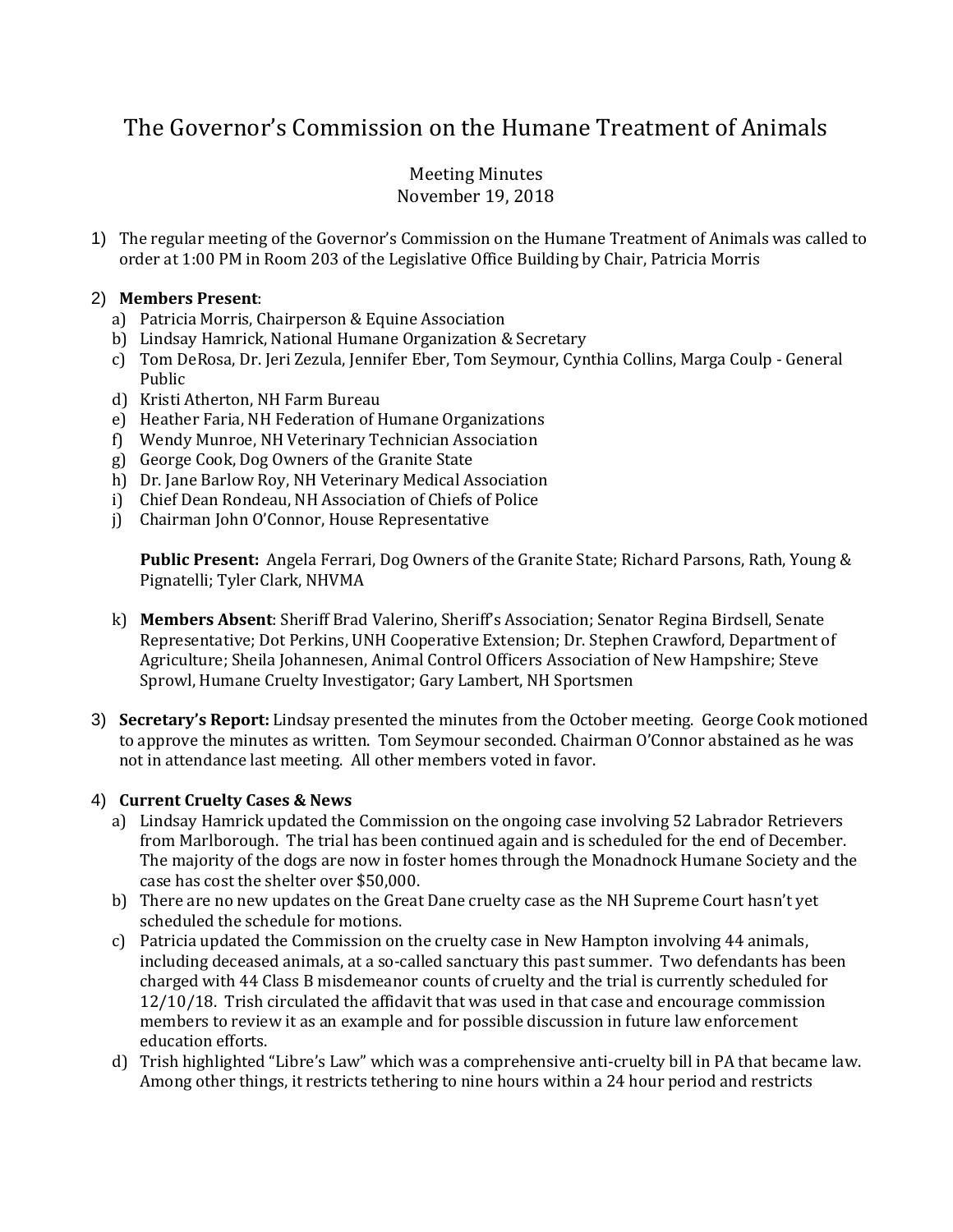tethering to only 30 minutes if the temperature is above 90 degrees or below 32 degrees. For full details, [click here.](https://humane-pa.org/current-legislation-2/fact-sheets-about-pending-bills-2017/comprehensive-animal-cruelty-bill/)

e) As a follow-up to the concerns raised by Dr. Kelloway during the October meeting, Trish updated the Commission that there is a pending lawsuit in Merrimack County Superior Court for a declaratory order against corporations overseeing veterinary care. The suit will clarify the Veterinary Practices Act and the Commission will review that decision.

# 5) **2019 Legislative Initiatives**

- a) The bill filing period for the House of Representatives runs through December  $3<sup>rd</sup>$  and the legislative committee will circulate animal-related legislation to the Commission after that time. These are the bills we are aware of at this time:
	- i) House Agriculture has submitted two bills. One would create a small animal division within the Dept. of Agriculture and upgrade technology to allow for better tracking of animal transfers. The second would create a state "Cost of Animal Care" fund to help offset costs to care for animals seized in cruelty cases.
	- ii) Senator Bradley will be holding a stakeholder meeting on December  $6<sup>th</sup>$  with many of the members of the Commission to discuss further ideas to address the regulation of pet vendors and costs of animal care.
	- iii) A bill to add cats to the definition of commercial breeder
	- iv) A bill to increase the age in which pet rabbits can be transferred from four weeks to eight weeks to match the age of transfer for dogs, cats and ferrets
	- v) A bill to create a study commission to review the regulation of groomers
	- vi) Allowing the use of therapy animals in judicial proceedings involving children
	- vii) Permitting restaurant users to allow dogs in restaurants
	- viii) Requiring the department of business and economic affairs to prepare materials for businesses relative to service dogs

# 6) **Cruelty Tracking Subcommittee**

- a) The cruelty subcommittee presented a draft of the animal cruelty related criminal activity in New Hampshire from 2016 and 2017. (see attached) The main takeaway is the need for a better system to collect data. The weakness in the report was observed more in the investigation/law enforcement phase of animal cruelty cases rather than the Court system. While local law enforcement agencies may use different database models, the FBI requirement to track animal cruelty will help with future consistency. Future data will likely show an increase in animal cruelty cases due to better reporting but this is unlikely to represent an actual increase in cruelty itself. Chief Rondeau commented that standardized reporting for law enforcement is crucial in many areas of criminal justice and he recommends an EO from the Governor or the AG's office requiring reporting in a consistent manner. The Superior Court is now requiring everything to be filed online which will make tracking easier but they usually hear felony level cases, not the majority of animal cruelty cases.
- b) Dr. Jeri commented that the draft report shows 78 cases required under the new FBI NIBRS reporting of cruelty.
- c) Lindsay commented about the difference between felony charges and felony convictions and that this is an area the Commission should monitor to determine how often acts of purposeful torture are being pled down to a misdemeanor crime.
- d) The draft doesn't take into consideration the vast number of cases that resolve with resources provided by the animal shelters or animal control officers.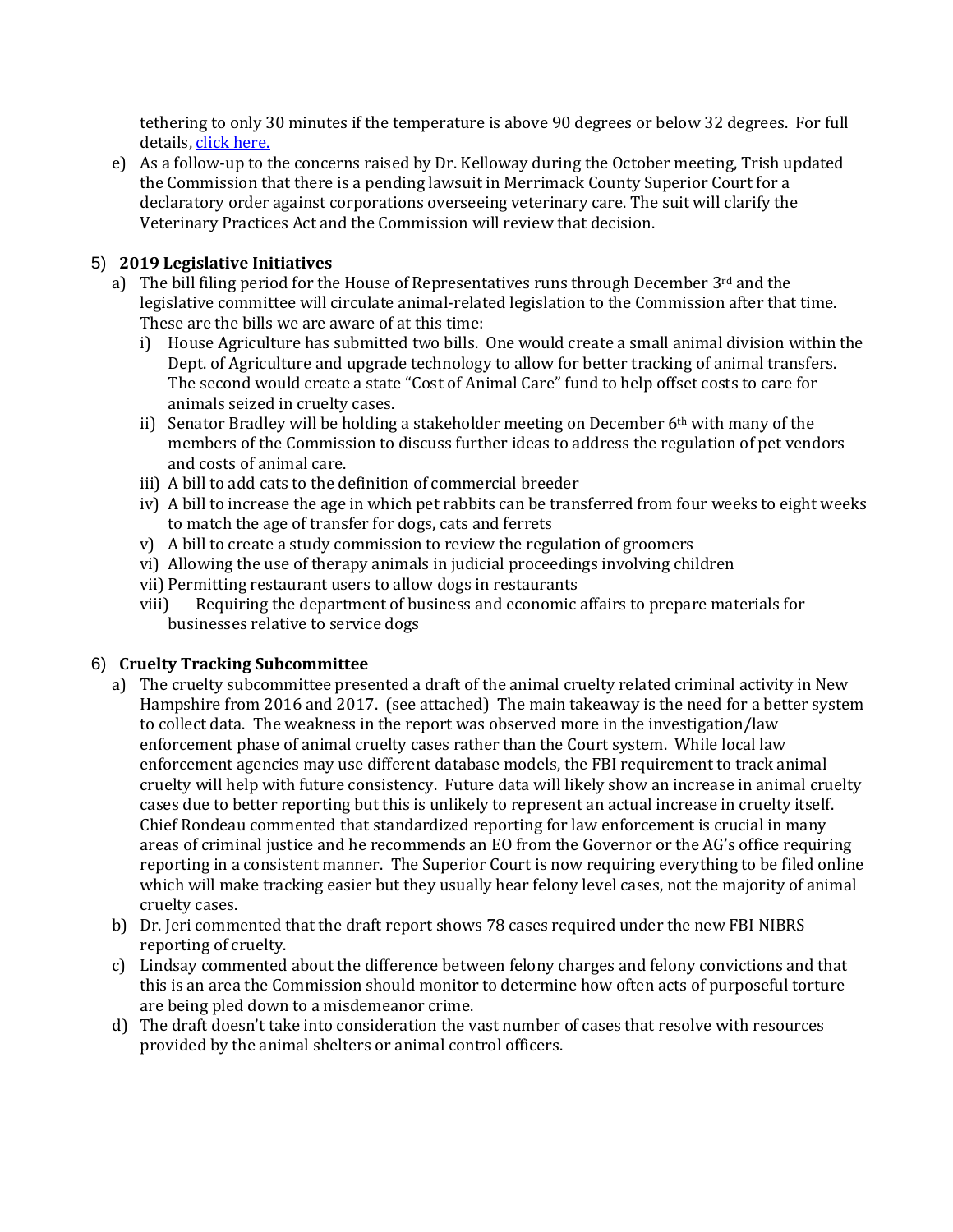# 7) **Legislative Subcommittee**

a) The subcommittee did not meet but will begin meeting regularly in December. The subcommittee will review all 2019 bills deemed priority by the Commission and offer a review for the full Commission.

# 8) **Funding & Education Subcommittee**

a) The funding subcommittee would like information on House Agriculture Committee's proposal for funding. The funding subcommittee will join legislative subcommittee for discussions about funding bills.

# 9) **Legal Database/Repository**

a) Trish is continuing to work on a future repository for court motions and responses such as motions to suppress evidence, summary judgment, case dismissals, etc. There is a lot of interest from prosecutors to have a repository of motions and responses as well as case law.

# 10) **State v. Fay Amicus Brief Discussion**

a) Jennifer Eber reviewed Executive Order for Commission and whether an amicus brief falls under those directives. Trish does not feel it falls under the Executive Order. The Commission will discuss the areas of the appeal that are most pertinent to the Commission's work to prepare to address the law depending on the outcome of the decision. Jennifer motioned that the Commission monitor the Supreme Court appeal as it pertains to the cruelty statute. The motion was seconded by George. Lindsay Hamrick, Chief Rondeau and Dr. Jeri Zezula abstained. All others voted in favor.

# 11) **Protocol Manual Updates**

a) Lindsay has received protocol manual updates from all groups except the working group for the law enforcement section. She will bring a summary of changes and ideas to the December meeting. working on 1) Prevention, 2) Section 4, 3) Pages 38-41 and 4) Specific Investigations Concerns. The

#### 12) **Discussion on Reorganization of Criminal Statutes**

- a) Dr. Jeri's presented on a proposal to create a separate chapter for animal cruelty and reorganize the existing law into an easier to read version. The new law would include a declaration of purpose and legislative intent for the cruelty law. Specific reorganization could include moving the motor vehicle law into the temporary protective custody portion to ensure that ACOs without police powers can remove an animal if he/she is in imminent danger in a hot or cold car. The new law could remove the references to the peri-mutual commission which is no longer in existence. Currently, veterinarians are only technically protected from assisting with animal cruelty cases, not animal fighting cases, animals in motor vehicles or bestiality cases. The new livestock definition includes rabbits but this isn't clarified in RSA 644:8 so it's unclear if a veterinarian must be present for the seizure of a rabbit. Lindsay commented that there is a need to clarify the ban on ownership language which will be included in a 2019 bill.
- b) George stated that the Commission's review of other state laws may help guide the Commission on how best to clarify the existing law.

#### 13) **Old Business**

- a) Each member reported on the animal issues for which their organizations and constituents are most concerned:
	- i) NH Federation of Humane Organizations
		- a) The number of days that animals seized for cruelty cases need to be held in temporary protective custody and the effects of long-term holding on animal welfare, staff safety and costs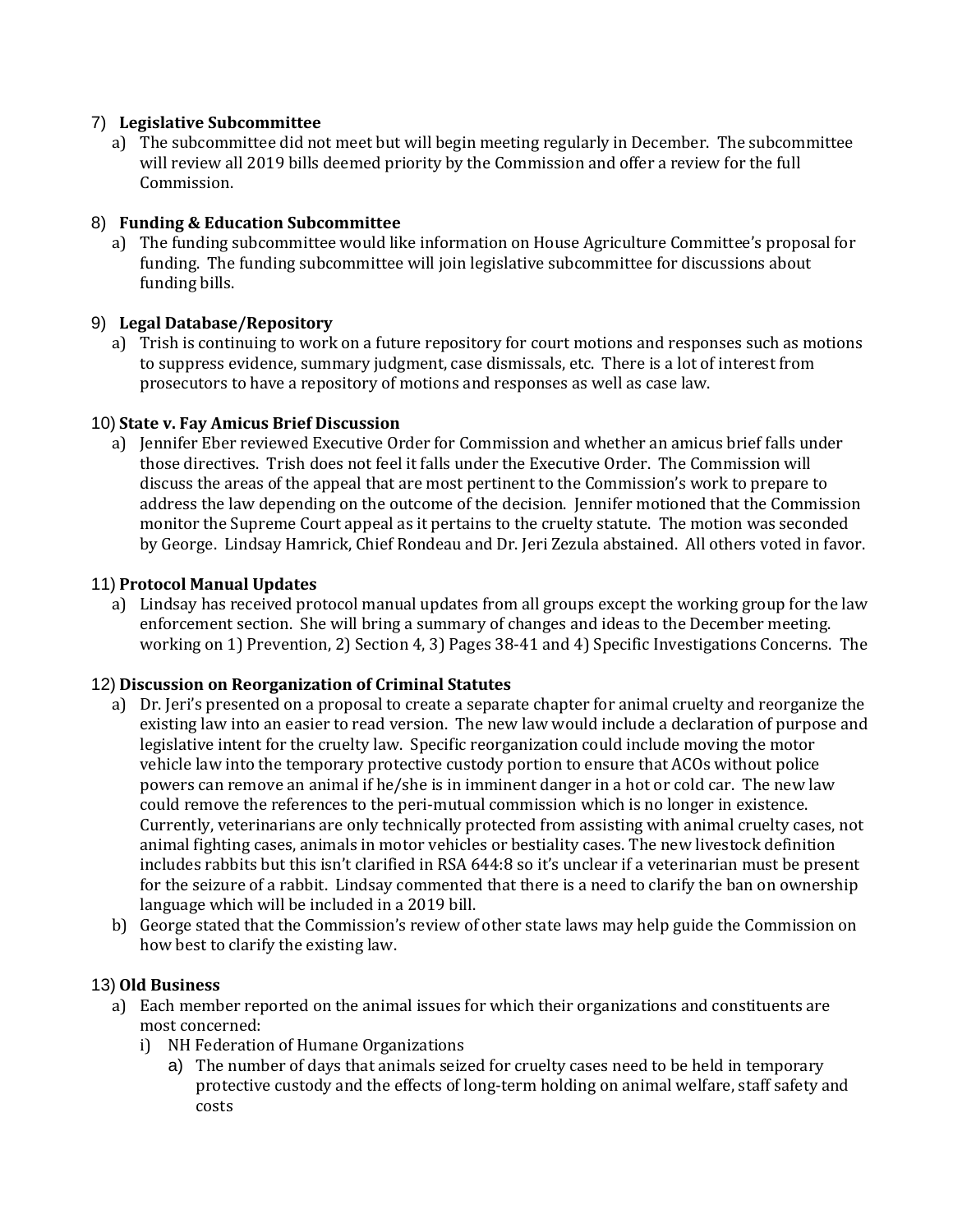- b) The regulation of pet vendors
- ii) NH Veterinary Technicians are still waiting on feedback and will report out in December
- iii) Tom Seymour (public member and board member of the Franklin Animal Shelter
	- a) Costs to care for animals seized in animal cruelty cases
	- b) Training for Animal Control Officers
- iv) Jennifer Eber (public member)
	- a) Vagueness in the cruelty statute and defining certain terms
- v) Dr. Jeri
	- a) Clarification of the law as it pertains to prosecution
- vi) Police Chiefs Association
	- a) Strengthening the laws and penalties
	- b) Education and closing loopholes that result in a disparity in cases and investigations
- vii) Farm Bureau
	- a) Supports RSA 644:8 as a whole but is concerned with reasonable costs of care for animals seized in cruelty cases
- viii) NHVMA
	- a) Health certificate tracking
	- b) Public education regarding the requirement for health certificates
	- c) Concerned with mandatory reporting for animal cruelty being housed in the cruelty law but have discussed placing this language in the Board of Veterinary Medicine rulemaking
	- d) The transfer of large numbers of animals and pop-up rescue organizations and the prevalence of disease transmission.
- ix) Dog Owners of the Granite State
	- a) Dog license fee structure
	- b) Accountability for how the funds are being spent and possibly changing the allocation formula so that more funds are used for cost of care
- x) The Humane Society of the United States
	- a) Costs to care for animal seized in cruelty cases and length of stay for animals awaiting trial outcomes
	- b) Regulation of pet vendors
	- c) Clarification of the ban on animal ownership options for Courts to determine after a defendant has been convicted
	- d) Banning animal fighting paraphernalia to ensure law enforcement can act when the totality of a scene shows intent to animal fight even when the animals are not there (deceased or moved to another location)
- xi) Other public members abstained

#### 14) **2018 Meeting Dates**

a) The final meeting for 2018 will be and December 17<sup>th</sup> at 1pm. Location in the Legislative Office Building in Concord TBD.

#### 15) **New Business**

a) The American Kennel Club has requested the Dog Owners of the Granite State to weigh in on groomer licensing. Lindsay discussed the bill to create a study commission to review groomer licensing and the Dog Owners would have a seat on that study commission. Texas and Colorado have licensing requirements and Connecticut did a study and created a licensing board under consumer protection.

#### 16) **Call to the Public**

a) No comments